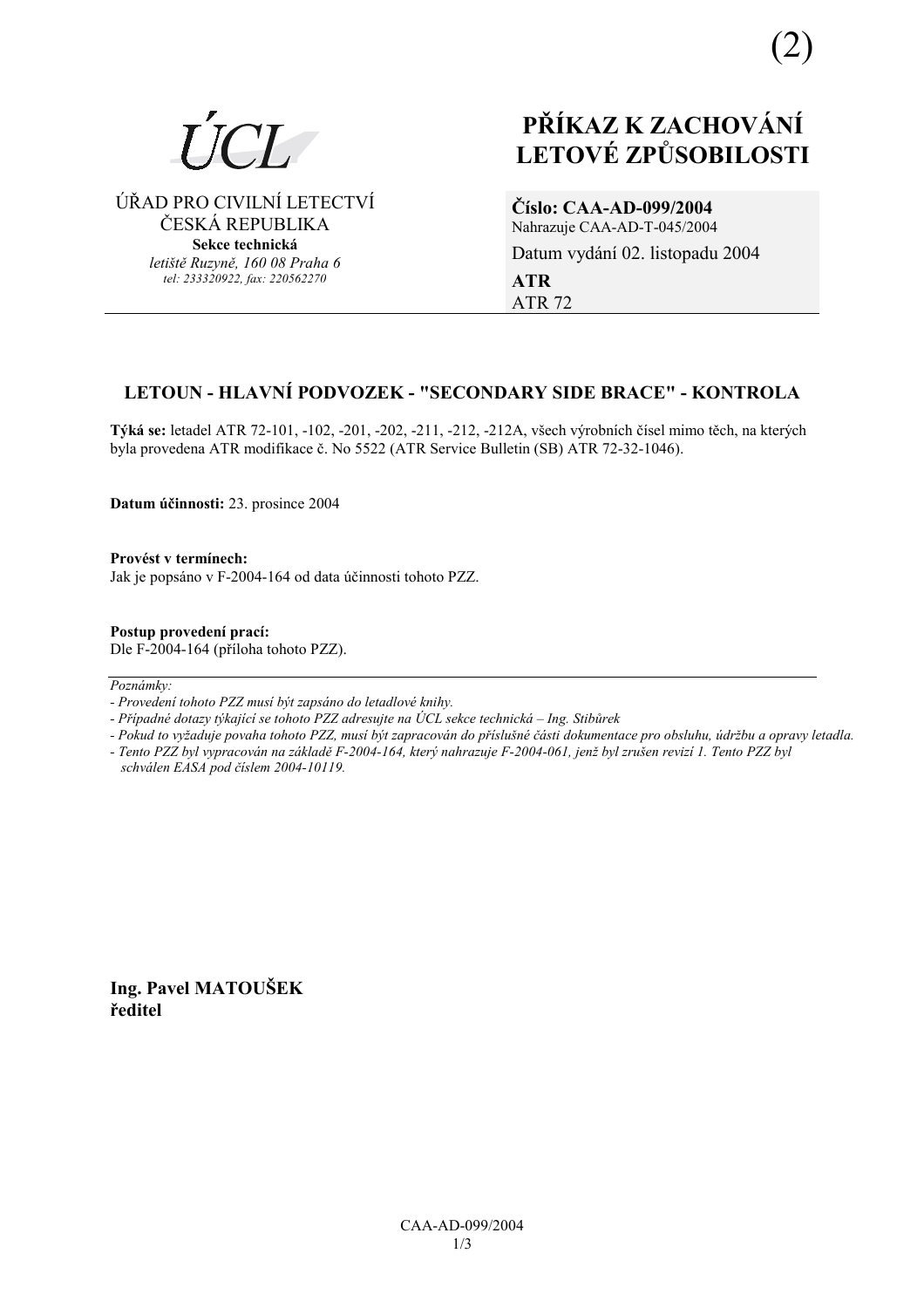### **DGAC AD No.: F-2004-164**

Airworthiness Directive(s) replaced: F-2004-061 cancelled by its Revision 1

October 13, 2004

#### **ATR**  ATR 72

Type certificate(s) No.: 176 TCDS No.: 176 ATA chapter: 32

This Airworthiness Directive is published by the DGAC on behalf of EASA, Airworthiness Authority of the State of Design for the affected product, part or appliance.

## Landing gear – Main Landing Gear – Side Brace Assembly – Secondary side brace upper arm

# **1. EFFECTIVITY:**

ATR 72-101, -102, -201, -202, -211, -212, -212A aircraft models, all serial numbers, except those on which ATR modification No 5522 (ATR Service Bulletin (SB) ATR 72-32-1046) has been embodied.

## **2. REASONS:**

Two cases of MLG secondary side brace upper arm rupture have been reported on the ATR fleet. Initiation and development of cracks are the cause of these ruptures.

The Airworthiness Directive (AD) F-2004-061 was issued to prevent possible rupture of MLG secondary side brace upper arm, which could result in possible collapse of MLG during specific conditions at take-off or Landing and to a potential unsafe condition for aircraft and passengers.

This new AD:

- repeats the requirements of AD F-2004-061 but reduces first inspection threshold of the upper arm for overhauled MLG secondary side braces from 4,000 flight cycles (FC) to 800 FC,
- provides AD terminating action replacing MLG secondary side brace upper arm made of aluminium alloy by a steel one.

### **3. MANDATORY ACTIONS AND COMPLIANCE TIMES:**

The following measures are rendered mandatory from the effective date of this AD.

- **3.1.** Before accumulation, by the MLG secondary side brace, of 4,000 FC since manufacture or before 800 FC since last overhaul, or before accumulation of 200 FC (grace period) from the effective date of this AD, whichever occurs later, perform Eddy Current inspection on MLG secondary side brace upper arm in accordance with SB MESSIER-DOWTY 631-32-178.
- **3.2.** According to the results of the inspection required by paragraph 3.1.:
	- **3.2.1.** If the MLG secondary side brace upper arm is found cracked, replace it by an airworthy one.